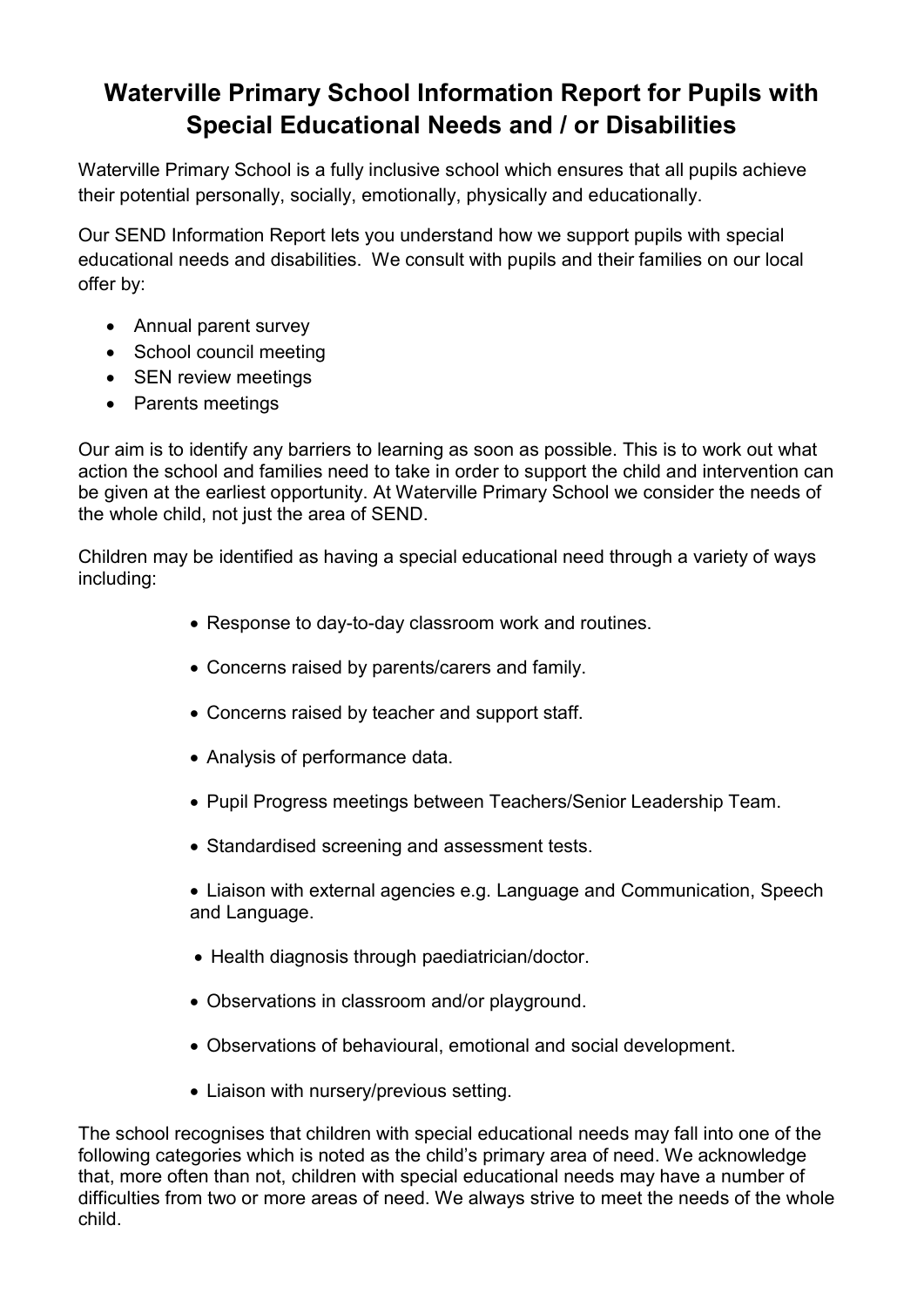# Supporting Pupils With Special Educational Needs / Disabilities and Their Families

We will let families know about any concerns about a pupil's learning by:

- Termly parents evenings
- One to one meetings throughout the school year with parents and other agencies

When a pupil is identified as having special educational needs, we support their development and progress by:

- Identifying the area of need
- Requesting outside agency involvement
- Regular update meetings between staff
- Review interventions half termly a amend where necessary

The other people / agencies and teams providing services to children with a special educational need / disability in school include:

- Language Team
- Educational Psychology
- Speech and Language
- EMTAS
- Occupational Therapy

We will work in partnership with other education providers to ensure that pupils make a successful transition to the next stages of their learning, through careful and coordinated planning of the transition. We provide the following support to pupils when they are leaving the school:

- Transitional visits for parents and children
- Review meetings prior to transition
- Additional visits for children who will struggle with transition along with a familiar support

Support staff are placed where they are needed throughout the school to ensure pupil progress, independence and value for money.

# Key Staff

Miss Leanne Hyde is our Special Needs Co-ordinator (SENDCo) and leads on Inclusion at Waterville.

Waterville Primary also has a Communication Support Base for up to 10 pupils with a range of speech and language difficulties. Mrs Rebecca Burridge is our Communication Support Base Manager.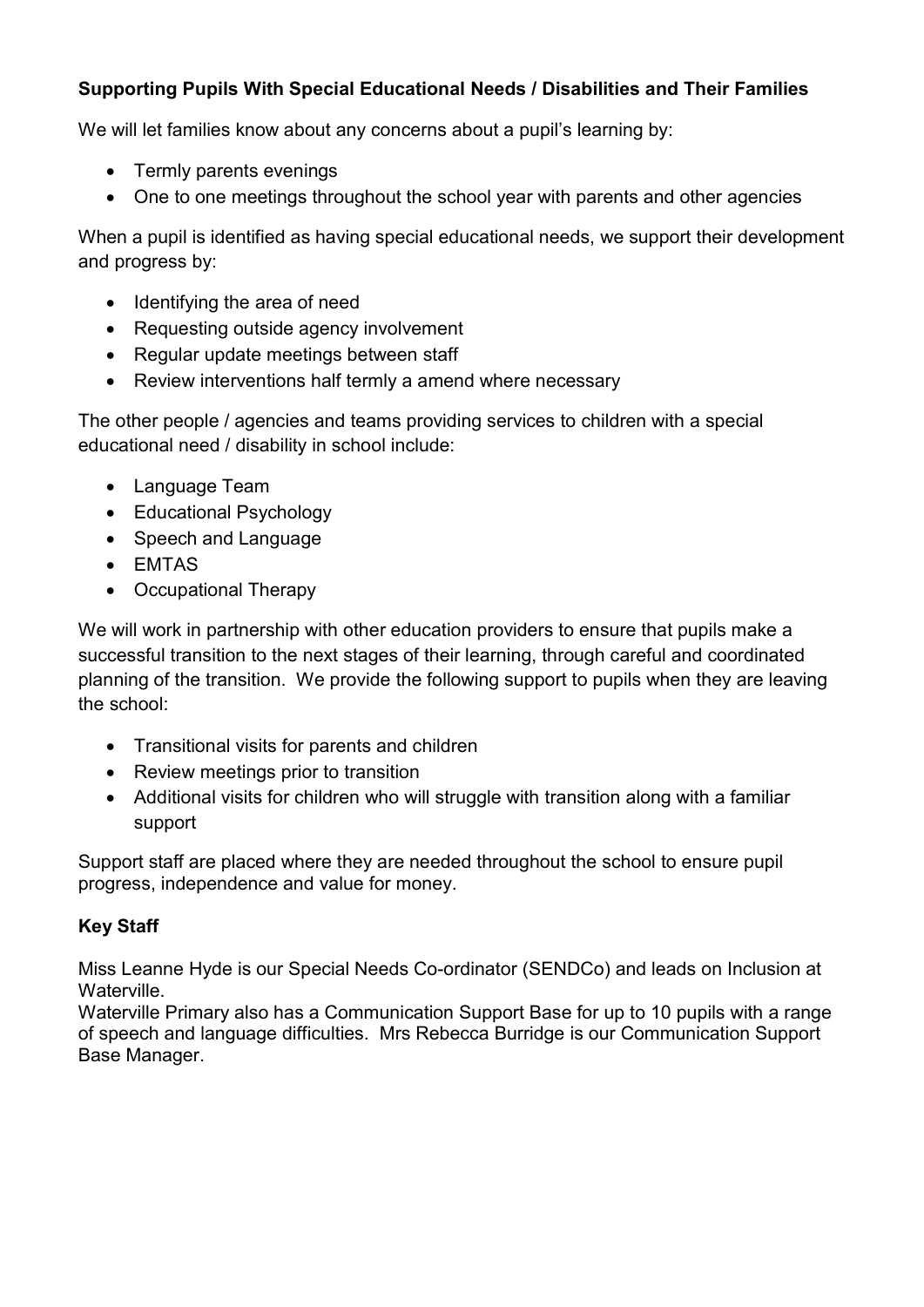#### Staff Training and Qualifications

Miss Hyde holds the Post Graduate Certificate in SEND Co-ordination (National Award in SEND Co-ordinators, NASC)

All staff have completed, and will continue to receive, ongoing training in special educational needs and disabilities.

Our fully qualified / trained Special Educational Needs Coordinator provides advice and guidance to staff.

Our inclusion manager runs our Communication base and is fully trained in language and communication difficulties.

We have teaching assistants trained in delivering speech and language programmes and other specialist programmes.

## Supporting Families

The school works in partnership with families to help them support their children's learning outside of school.

# Funding

The school's SEN funding provides provision for children with Special Educational Needs. Funding is used to support the following :

- Quality First teaching
- Whole school inclusive practice
- SENDCo role and additional support team
- Parent liason
- Work and support from external agencies e.g. Educational Psychologist, Dyslexia referral team
- Resources to support differentiation e.g. ICT equipment
- Provision mapping exercises
- Staff training

Families are also signposted to services / organisations through the Local Offer.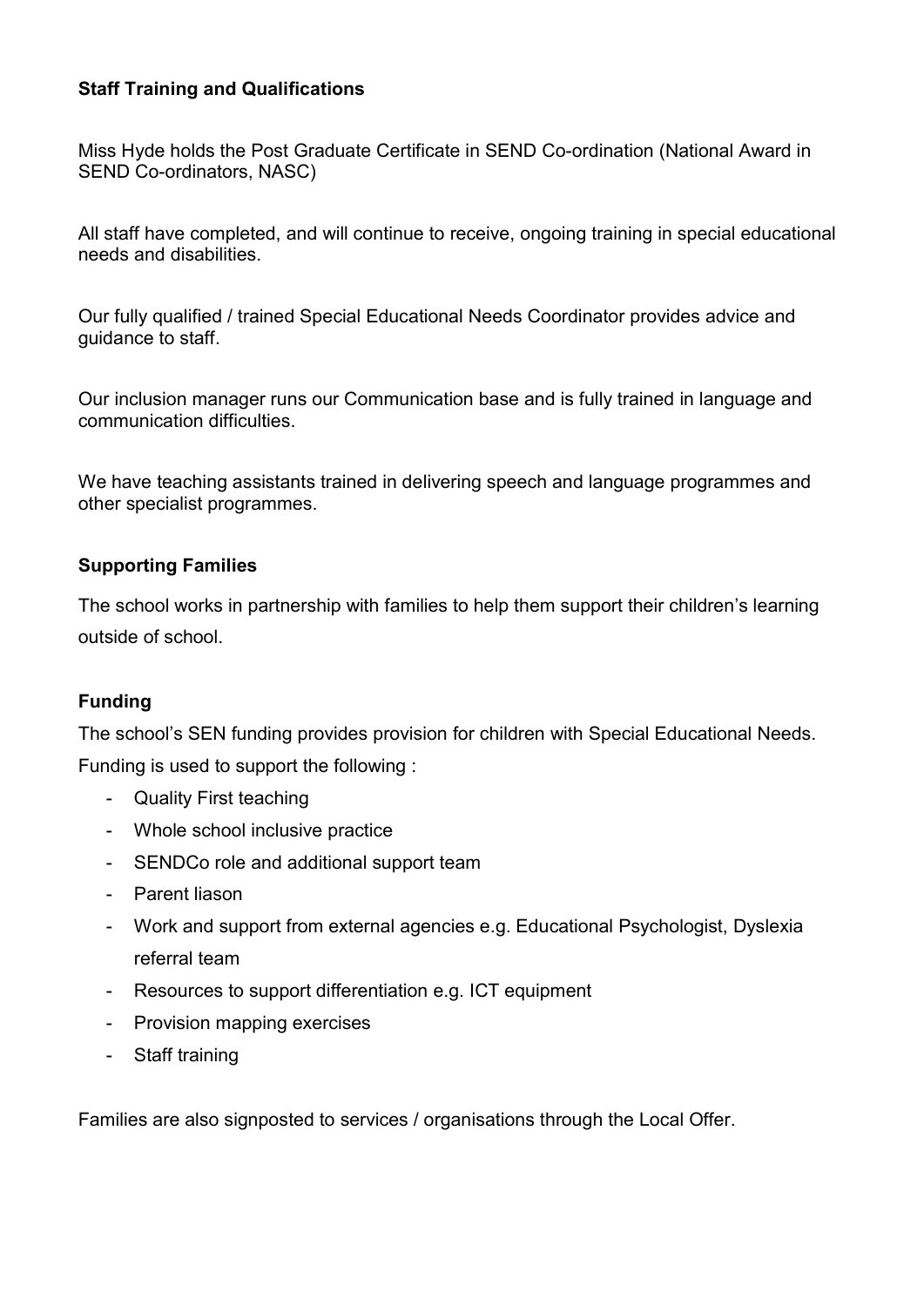## Further Information

Behaviour and anti-bullying policies are regularly reviewed with a focus on how they affect pupils' with special educational needs or disabilities.

Other useful documents such as our Special Educational Needs and Inclusion Policy are also available on the school website.

The school's self-evaluation process will look at teaching and learning for pupils with special educational needs and disabilities.

All school-related activities are evaluated in terms of their benefit to the learning and inclusion of pupils with special educational needs and disabilities.

If you would like further information about what we offer here at Waterville Primary School then please contact the Special Educational Needs Coordinator on: 0191 2006351.

Parents can contact the Special Educational Needs and Disability Information, Advice and Support Service (SENDIASS). Tel No: 0191 6438317 / 6438313 who may be able to provide an independent parental supporter. SENDIASS can also put you in touch with the informal arrangements set up to help prevent or resolve any disagreements between you and the authority.

The North Tyneside Local Offer can be found at the following link:

https://my.northtyneside.gov.uk/category/1243/local-offer-special-educational-needs-anddisabilities-send

| School entitlement offer to pupils with special educational needs or disabilities                              |                                                            |  |
|----------------------------------------------------------------------------------------------------------------|------------------------------------------------------------|--|
|                                                                                                                | <b>Support Available Within School</b>                     |  |
|                                                                                                                |                                                            |  |
| <b>Communication and</b>                                                                                       | <b>Visual timetables</b>                                   |  |
| <b>Interaction Needs:</b>                                                                                      | Areas of low distraction<br>$\bullet$                      |  |
|                                                                                                                | Support / supervision at unstructured times of the         |  |
| e.g.                                                                                                           | day.                                                       |  |
| <b>Autistic Spectrum</b>                                                                                       | Social skills programme / support including                |  |
| <b>Disorders</b><br>Speech, Language and<br><b>Communication Needs</b><br>Social communication<br>difficulties | strategies to enhance self-esteem.                         |  |
|                                                                                                                | Small group work to improve skills.                        |  |
|                                                                                                                | ICT is used to support learning where appropriate.         |  |
|                                                                                                                | Strategies / programmes to support speech and<br>$\bullet$ |  |
|                                                                                                                | language development.                                      |  |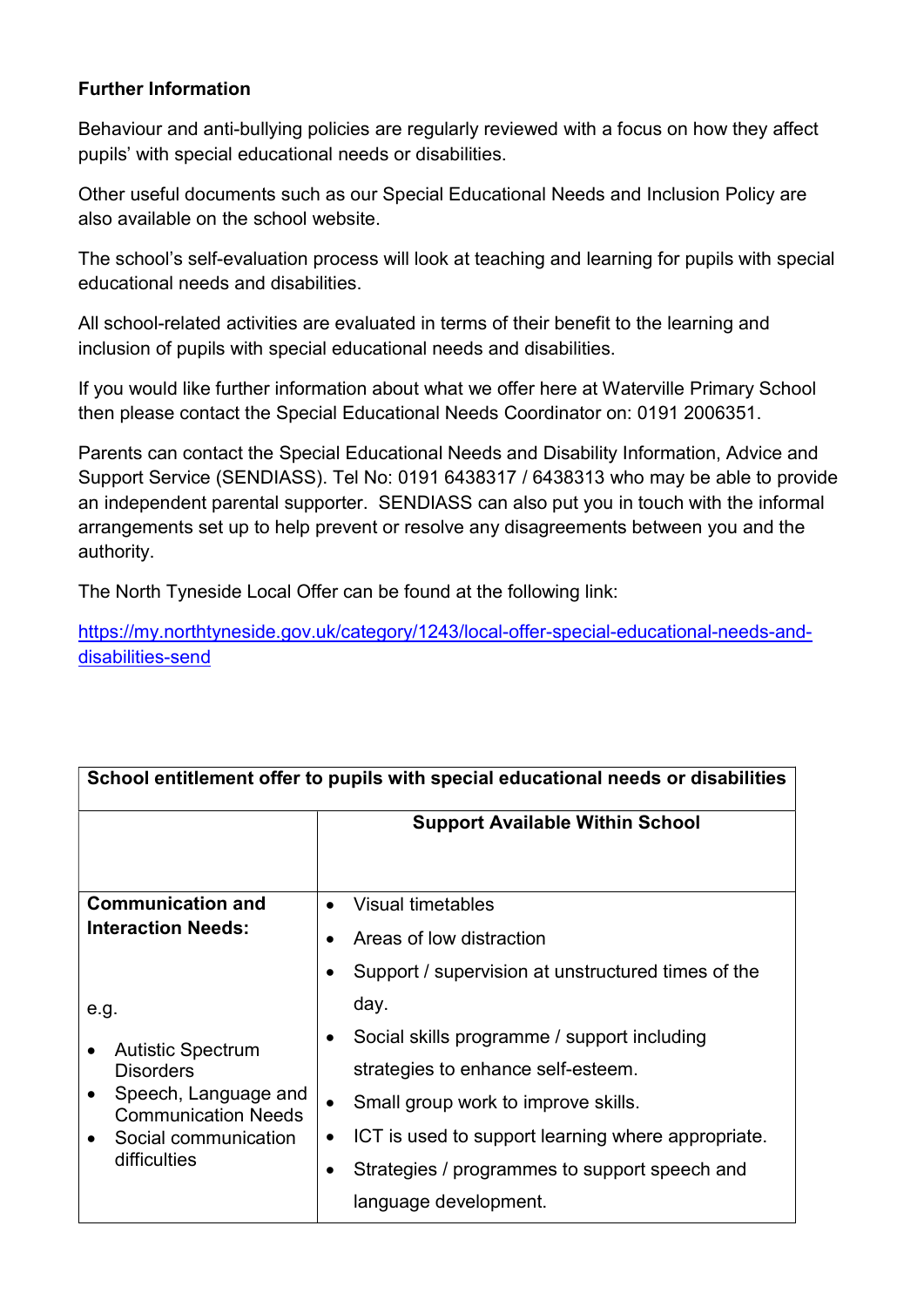|                                                                                                    | Strategies to reduce anxiety / promote emotional<br>$\bullet$<br>wellbeing.<br>Where appropriate we will use support and advice<br>$\bullet$<br>from other partners to meet the needs of pupils.<br>Planning, assessment and review.<br>$\bullet$<br>Work with pupils, parents, carers and staff to<br>$\bullet$<br>develop and review plans based on the need of the<br>pupil.<br>Teaching resources are routinely evaluated to<br>ensure they are accessible to all pupils.<br>Differentiated curriculum and resources                                                                                                                                                                                                                                                                                                                                                                                                                                                       |
|----------------------------------------------------------------------------------------------------|--------------------------------------------------------------------------------------------------------------------------------------------------------------------------------------------------------------------------------------------------------------------------------------------------------------------------------------------------------------------------------------------------------------------------------------------------------------------------------------------------------------------------------------------------------------------------------------------------------------------------------------------------------------------------------------------------------------------------------------------------------------------------------------------------------------------------------------------------------------------------------------------------------------------------------------------------------------------------------|
| <b>Cognition and Learning</b><br>Needs:<br>e.g.<br><b>Moderate Learning</b><br><b>Difficulties</b> | Strategies to promote/develop literacy and<br>$\bullet$<br>numeracy.<br>Provision to support access to the curriculum and to<br>$\bullet$<br>develop independent learning.<br>Small group targeted intervention programmes are<br>delivered to pupils to improve skills in a variety of<br>areas, i.e. reading skills groups etc.<br>ICT is used to reduce barriers to learning where<br>$\bullet$<br>possible.<br>Support and advice is sought from outside agencies<br>to ensure any barriers to success are fully identified<br>and responded to.<br>Planning, assessment and review.<br>$\bullet$<br>Access to teaching and learning for pupils with<br>$\bullet$<br>special educational needs is monitored through the<br>schools self-evaluation process.<br>Teaching resources are routinely evaluated to<br>ensure they are accessible to all pupils.<br>Work with pupils, parents, carers and staff to<br>develop and review plans based on the need of the<br>pupil. |
|                                                                                                    | Differentiated curriculum and resources                                                                                                                                                                                                                                                                                                                                                                                                                                                                                                                                                                                                                                                                                                                                                                                                                                                                                                                                        |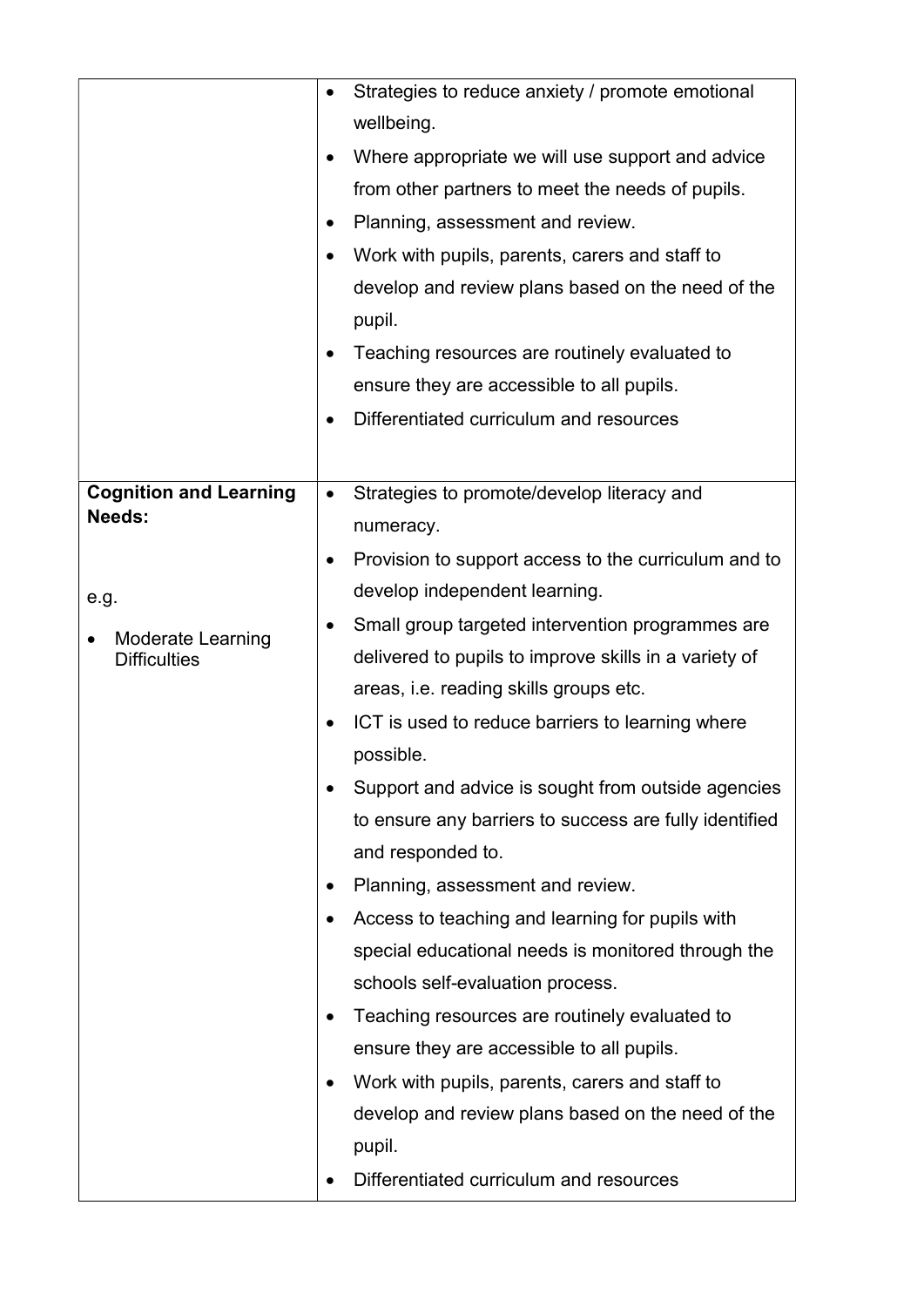| Social, Mental and                                                                                         | The school ethos values all pupils.<br>$\bullet$                                                                                                                                                                                                                                                                                                                                                                                                                                                                                                                                                                                                                                                                                                                                                                                                                                                                                   |
|------------------------------------------------------------------------------------------------------------|------------------------------------------------------------------------------------------------------------------------------------------------------------------------------------------------------------------------------------------------------------------------------------------------------------------------------------------------------------------------------------------------------------------------------------------------------------------------------------------------------------------------------------------------------------------------------------------------------------------------------------------------------------------------------------------------------------------------------------------------------------------------------------------------------------------------------------------------------------------------------------------------------------------------------------|
| <b>Emotional health</b>                                                                                    | Behaviour management systems encourage pupils<br>$\bullet$                                                                                                                                                                                                                                                                                                                                                                                                                                                                                                                                                                                                                                                                                                                                                                                                                                                                         |
| e.g.                                                                                                       | to make positive decisions about behavioural                                                                                                                                                                                                                                                                                                                                                                                                                                                                                                                                                                                                                                                                                                                                                                                                                                                                                       |
| <b>Behavioural needs</b><br>Social need<br>Mental health needs<br><b>Emotional Health and</b><br>Wellbeing | choices.<br>The schools behaviour policy identifies where<br>$\bullet$<br>reasonable changes can be made to minimise the<br>need for exclusions.<br>Risk assessments are used and action is taken to<br>$\bullet$<br>increase the safety and inclusion of all pupils in all<br>activities.<br>The school provides effective pastoral care for all<br>$\bullet$<br>pupils.<br>Support and advice is sought from outside agencies<br>$\bullet$<br>to support pupils, where appropriate.<br>Small group programmes are used to improve social<br>$\bullet$<br>skills and help them deal more effectively with<br>stressful situations.<br>Outdoor learning is used to offer a different<br>$\bullet$<br>approach to the curriculum.<br>There is a nurture group at lunch times / break times<br>to support pupils.<br>Information and support is available within school for<br>$\bullet$<br>behavioural, emotional and social needs. |
|                                                                                                            |                                                                                                                                                                                                                                                                                                                                                                                                                                                                                                                                                                                                                                                                                                                                                                                                                                                                                                                                    |
| <b>Sensory and Physical</b><br>Needs:                                                                      | Support and advice is sought from outside agencies<br>$\bullet$                                                                                                                                                                                                                                                                                                                                                                                                                                                                                                                                                                                                                                                                                                                                                                                                                                                                    |
|                                                                                                            | to support pupils, where appropriate.                                                                                                                                                                                                                                                                                                                                                                                                                                                                                                                                                                                                                                                                                                                                                                                                                                                                                              |
|                                                                                                            | ICT is used to increase access to the curriculum.                                                                                                                                                                                                                                                                                                                                                                                                                                                                                                                                                                                                                                                                                                                                                                                                                                                                                  |
| e.g.                                                                                                       | Support to access the curriculum and to develop                                                                                                                                                                                                                                                                                                                                                                                                                                                                                                                                                                                                                                                                                                                                                                                                                                                                                    |
| Hearing/Visual<br>Impairment<br>Multi-sensory                                                              | independent learning.                                                                                                                                                                                                                                                                                                                                                                                                                                                                                                                                                                                                                                                                                                                                                                                                                                                                                                              |
|                                                                                                            | Advice and guidance is sought and acted upon to<br>$\bullet$                                                                                                                                                                                                                                                                                                                                                                                                                                                                                                                                                                                                                                                                                                                                                                                                                                                                       |
| impairment                                                                                                 | meet the needs of pupils who have significant                                                                                                                                                                                                                                                                                                                                                                                                                                                                                                                                                                                                                                                                                                                                                                                                                                                                                      |
| <b>Physical and Medical</b><br><b>Needs</b>                                                                | medical needs.                                                                                                                                                                                                                                                                                                                                                                                                                                                                                                                                                                                                                                                                                                                                                                                                                                                                                                                     |
|                                                                                                            | Access to Medical Interventions.                                                                                                                                                                                                                                                                                                                                                                                                                                                                                                                                                                                                                                                                                                                                                                                                                                                                                                   |